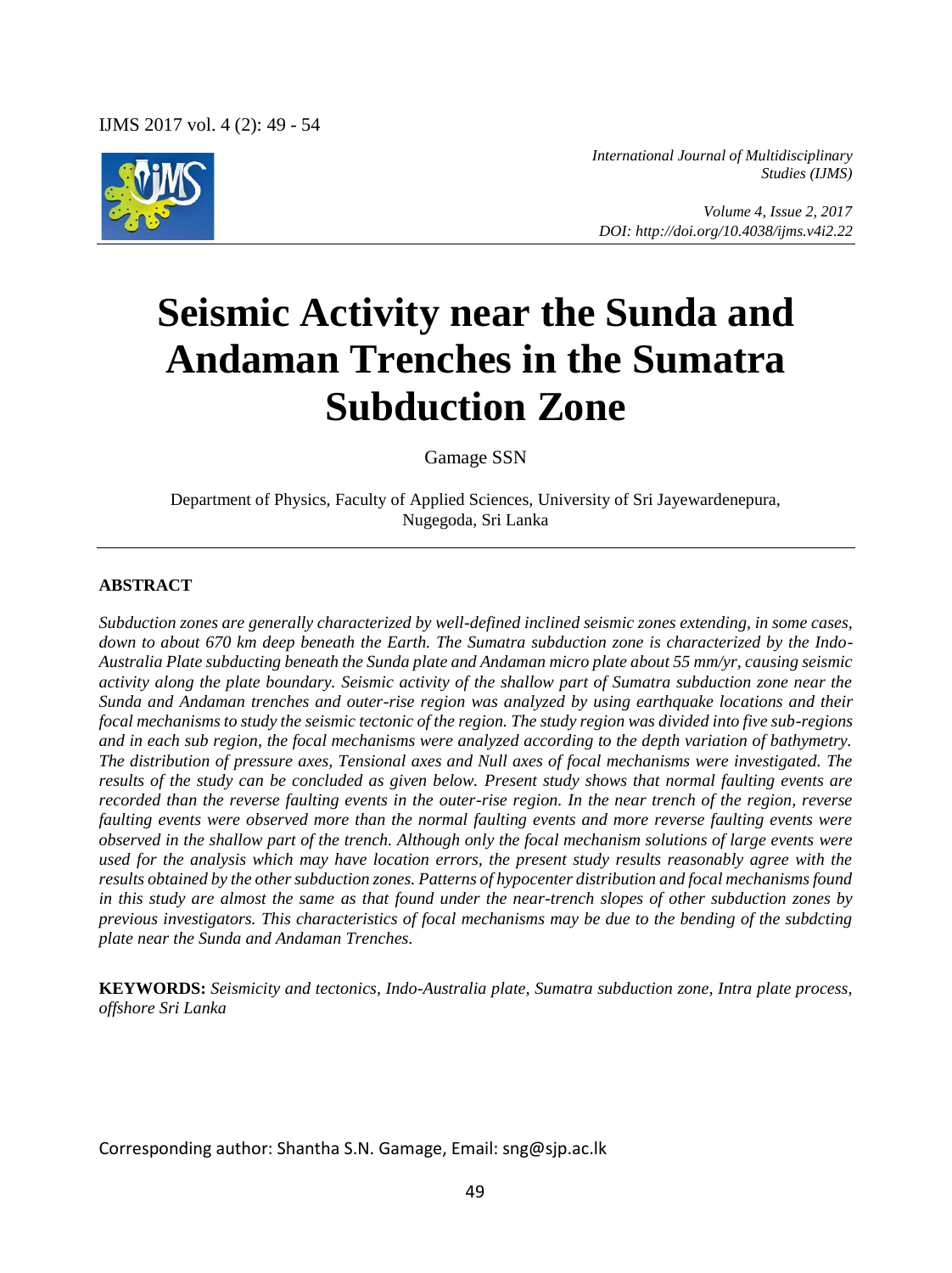# **1. INTRODUCTION**

Subduction zones are down going limbs of the mantle convection system, where the cold oceanic plates formed at mid-ocean ridges return to the deep mantle (Stein and Wiens, 1986). The subduction zones are generally characterized by the inclined seismic zones extending, in some cases, down to about 700 km deep beneath the Earth that is Wadati-Benioff zones.

Kiyoo Wadati proved the existence of deep earthquakes and discovered inclined seismic zone in Japan dipping westward from the Pacific Ocean with iso-depth contours paralleling the Japan arcs (Wadathi-Benioff zone - WBZ) in 1935. This discovery has been playing an important role in better understanding the hypothesis of the plate tectonics and the subduction process. Since this discovery, many seismologists have been developing the idea for better understanding of subduction processes by using various types of investigations.

The geometry of the subducting plate is usually identified with the geometry of the corresponding Wadathi-Benioff zone. Different subduction zones have different features associated with their geological phenomena. These phenomena are mostly controlled by the origin of the plate, path of the plate that passed before its subduction, age of the plate, and temperature structure of the plate and surrounding mantle. All the subduction zones have not been equally studied; the knowledge about their seismological and geophysical phenomena is limited. Therefore most of the ideas have developed based on the results of well-studied subduction zones.

Double-planed deep seismic zones are one of the well-studied zones in WBZs. The double-planed deep seismic zone was first discovered in the NE Japan subduction zone (Umino and Hasegawa, 1975; Hasegawa *et al*., 1978). Since this discovery, double-planed deep seismic zones have been identified in many other subduction zones in the world such as Central Aleutians,

northern Chile, Kamchatka, Kuriles, New Britain, Tonga, Cape Mendocino, Alaska, NE Taiwan and New Zealand. Each double-planed deep seismic zone has different features. These double-planed deep seismic zones have been most successfully discovered in regions where local seismic networks provide appropriate coverage to yield high-precision hypocenters of earthquakes.

Previous researches on the seismic structures of numerous subduction zones have shown that earthquakes which occurred near trenches usually have shallow focal depths. Engdahl and Billington (1986) revealed earthquakes which occur near the central Aleutian Trench have focal depths shallower than about 45 km. Further, Yoshii (1979) and Nishizawa *et al*. (1992) indicated that earthquakes which were located near the Japan Trench in the NE Japan subduction zone have focal depth shallower than 20 km. The double seismic zone was first determined by NE Japan subduction zone. (Umino and Hasegawa 1975).

## **1.1. Seismic activity of Sumatra subduction zone**

The subduction zone of Sumatra is described by the Indo-Australia Plate subducting beneath the Sunda plate and Andaman micro plate about 55 mm/yr, causing seismic activity along the plate boundary (De Mets *et al.*, 2005). Therefore a large number of earthquakes take place in the region. Sumatra is an island in western Indonesia. The Sunda arc, extending over 5,600 km from the Andaman Islands in the northwest to the Banda arc in the east, was formed by the convergence between the Indo–Australian and Eurasian plates.

The Sumatra subduction zone is situated within the Sunda arc. Generally there are two zones of tectonic features that affected Sumatra Island. Those are subduction zones and transform fault zones. All of the earthquakes which occur near convergent boundaries where an oceanic plate is being subducted under a continent or an island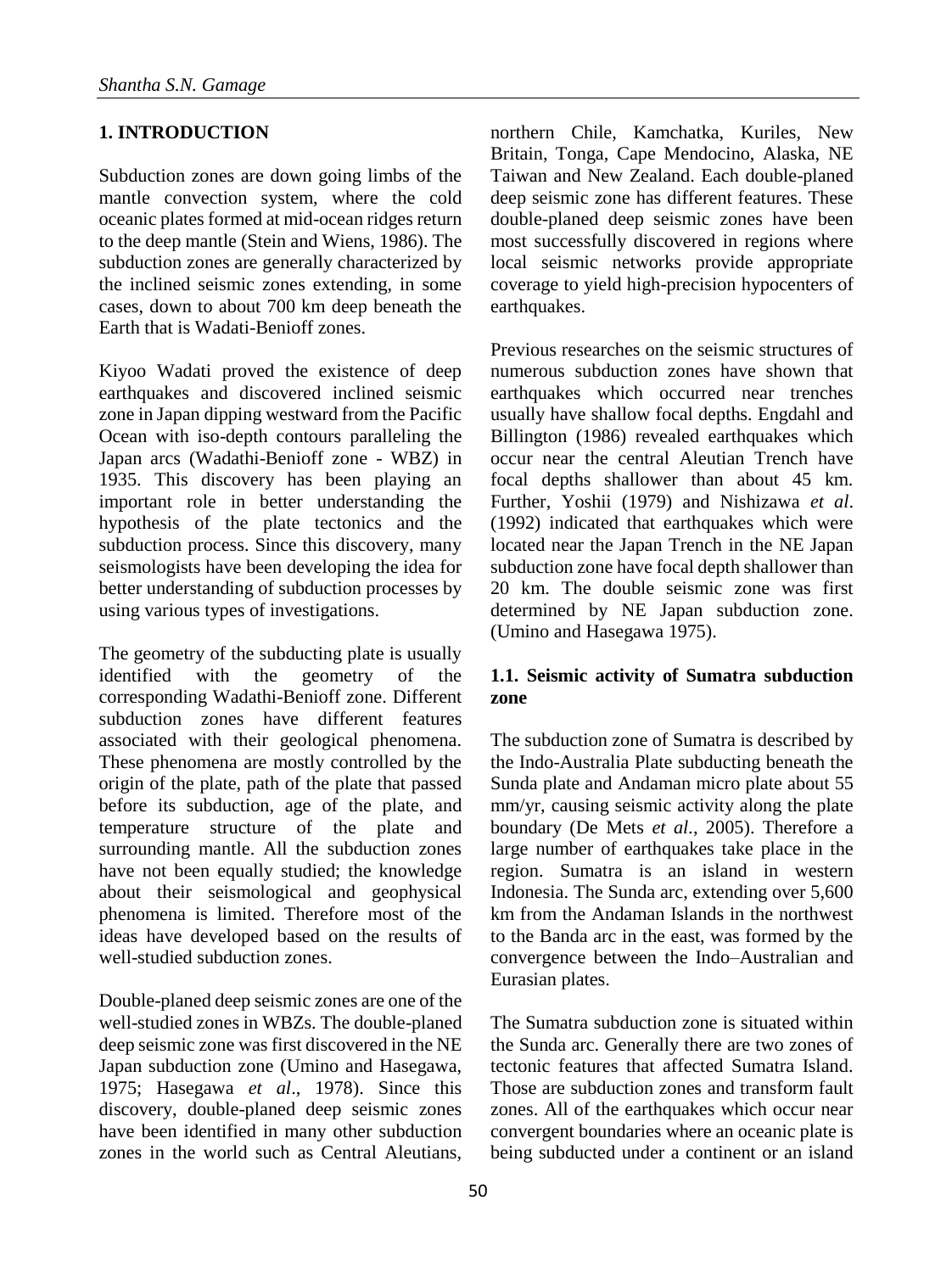arc are classified as subduction zones. The other classification is transform zone which is a terminology for earthquakes that occurred on the boundary between two lithospheric plates which are sliding past one another.

Sumatra subduction zone is known as one of the most active plate tectonic boundaries in the world. Numerous large earthquakes have happened in the Sumatra subduction zone within last two centuries. These events were included in the year 1833 with a magnitude of 8.8-9.2, in the year 1861 with a magnitude of 8.3-8.5, in the year 2004 with a magnitude of 9.0-9.3 and in 2005 with a magnitude of 8.7.

There had been five major earthquakes of magnitude greater than 8.0 in this region from 2000 to 2014. Those five were recorded on 26th December 2004, 28th March 2005, 12th September 2007, and two on 11th April 2012 (Figure 1). The Magnitude 9.0–9.3 Sumatra-Andaman earthquake of 26 December 2004, the most severe among the top nine earth-quakes reported during the last two centuries.

The geometry of faulting during earthquake fault slip is denoted by focal mechanism solutions. Spatial distribution of focal mechanisms will give us information about earthquake generating stresses in and around the focal area. Information on stress distribution in the study region would improve the understanding of seismotectonics in the region. The main purpose of this study is to analyze the seismic activity of the shallow part of Sumatra subduction zone near the trench and outer-rise region (Figure 1). For this purpose, the offshore earthquake locations and their focal mechanism solutions were analyzed.

# **2. DATA AND METHODOLOGY**

Hypocenter data obtained from the Data Management Center (DMC) at the Incorporated Research Institutions for Seismology (IRIS) were used for this study. With related to the

studying scope all the necessary data from January 1964 to April 2011 were used having the latitude between 15N and -12S, longitude between 88E and 110E along with depths ranging 0 to 700 km in all the magnitude range. Focal mechanism solutions data in the same region were obtained from the Harvard CMT catalog for the earthquakes of magnitude greater than 3.5 occurring from 1976 to 2011 (Figure 2).



**Figure 1:** The map showing the study region. Left: Rupture areas of large earthquakes took place in the Sumatra subduction zone. Closed areas show the re-ruptured regions and dashed areas show the seismicity gaps. Right: Outerrise, near trench and shallow part in the study region and sub-regions A, B, C, D and E.

The focal mechanism solutions of outer-rise, near trench and shallow part near the Sunda and Andaman trench region were analyzed by dividing the region into five sub-regions according to the depth variation of bathymetry (Figure 1). For analyzing focal mechanism, two methods were used and first a graphical method was employed.

Topographic, bathymetric and focal mechanism solutions data were combined and maps were plotted for studying time period, for each year separately. Map of all the focal mechanism solutions is given in the Figure 2. Average focal mechanism solution for all the events were analyzed using fault plane solutions.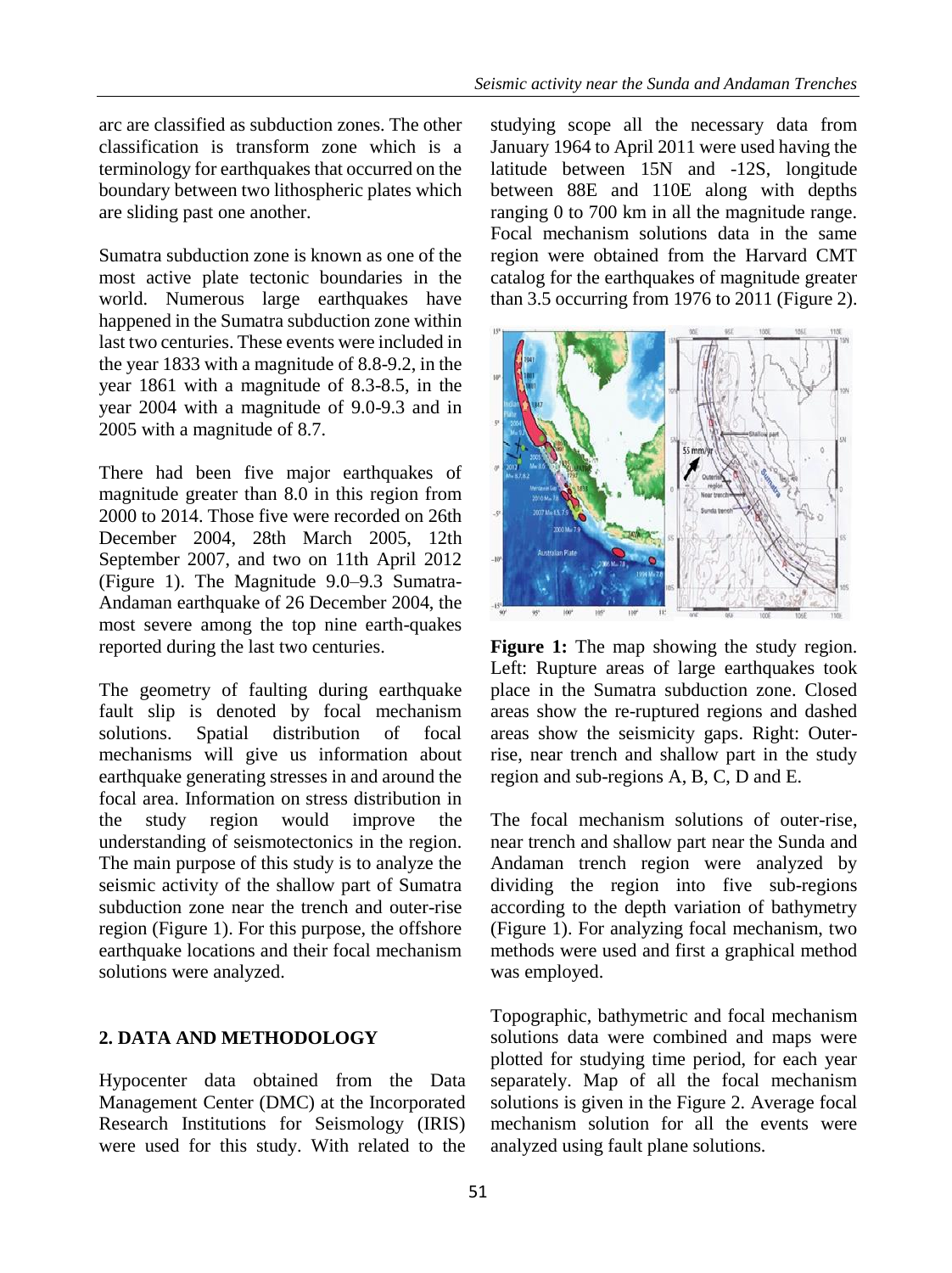

**Figure 2:** Focal mechanism solutions data in the offshore Sri Lanka obtained from the Global Centroid Moment Tensor database, catalog for the earthquakes of magnitude greater than 3.5 occurring from 1976 to 2011.

#### **3. RESULTS AND DISCUSSION**

When analyzing the focal mechanism solutions prior to the Sumatra-Andaman earthquake of  $26<sup>th</sup>$ December 2004, all the earthquake that occurred in the outer-rise region of the part A, were found as normal faults. Also considering about the earthquakes that occurred in the near trench, 81% of them were reverse faults and 19% of them were normal faults. Highest percentage of the earthquakes in shallow part contained fault geometry which was reverse faults and few of them were strike slip faults. With considering to the part B, normal and reverse faults were observed in equal percentages of the outer-rise region. Fault geometry of all events in the near trench was reverse and highest percentage of the events in shallow part was observed to be reverse as well. Neither strike fault was observed in part B.

In part C, no earthquakes were reported in the outer-rise region. There were more reverse faults than the normal faults in near trench. But comparing normal faults of near trench and

shallow part, normal faults in near trench were higher than that was observed in the shallow part. Highest percentage of the events in shallow part contained fault geometry which was reverse. Considering the part D, number of normal, reverse and strike faults was same in the outerrise region and most of the earthquakes observed in the shallow part and the near trench were reverse faults. In Part E, no events were reported in the outer-rise region and all the earthquakes were reverse faults in the near trench. Out of earthquakes occurred in the shallow part, 54.6% of them were recorded as reverse faults and others were normal faults.

Generally, many aftershocks are supposed to be occurring in the nearby regions after a major shock being taken place. These aftershocks can be appeared either in a few weeks or even in several years later (Gamage *et al*., 2009). Therefore analysis was also done taking data before and after the occurrence of the 2004 Sumatra earthquake. According to the analysis; normal faults were recorded more than the reverse faults in the outer rise region. Fault geometry of earthquakes in the shallow part of the trench was normal than reverse faults (See Figure 3  $\&$  4). But in near trench of the region, reverse faults were observed more than the normal faults were, this was not agreeable with theoretical observations. When considering before the 26<sup>th</sup> December 2004 Sumatra earthquake, percentage of the normal faults in near trench has increased than before the earthquake.



**Figure 3:** Distribution of number of events in faults with respect to the regions, outer-rise, near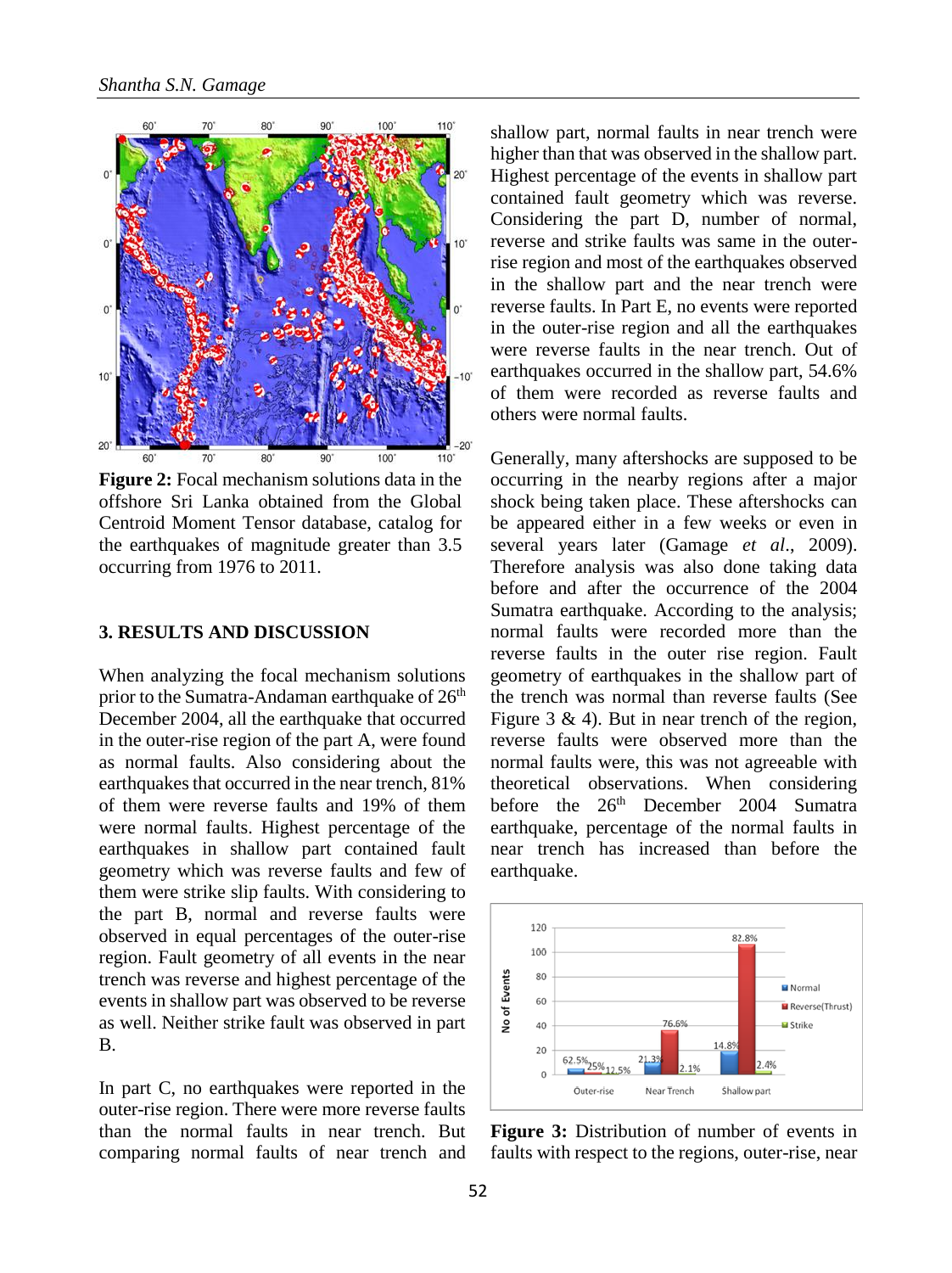trench and shallow part for before the  $26<sup>th</sup>$ December 2004 Sumatra earthquake. Colours are associated in such a way that, blue represents normal faults, red represents reverse (thrust) faults and green represents strike faults. Percentage values relevant to each region with contribution of faults are shown top of the each bar.

Pressure axes, Tensional axes and Null axes of earthquake faults were plotted and the distribution of the focal mechanisms were analyzed by the method described by Gamage *et al.* (2009). The results are shown in the Figure 5. Our analysis shows that normal faults are recorded than the reverse faults in the outer rise region. In the near trench of the region, reverse faults were observed more than the normal faults and more reverse faults were observed in the shallow part of the trench.



**Figure 4:** Distribution of number of events in faults with respect to the regions, outer-rise, near trench and shallow part for after the  $26<sup>th</sup>$ December 2004 Sumatra earthquake. Colours are associated in such a way that, blue represents normal faults, red represents reverse (thrust) faults and green represents strike faults. Percentage values relevant to each region with the contribution of faults are shown top of the each bar.

The typical focal mechanisms of near trench and outer-rise are reverse fault types and normal fault types, respectively. In order to account for the distribution of focal mechanisms obtained in the present study, a plate bending model at the trench can be used. The cold Indo-Australia Plate, which has traveled a large distance from the ridge, starts to subduct at the Andaman and

Sunda trench by downward flexure. This bending due to the downward flexure may lead to the earthquake-generating stresses in the plate near the trench.

For this analysis Harvard CMT catalog data were used. They recorded only high magnitude earthquakes over the period from 1976 till present. But the estimators involved with them are more likely to be erroneous. Therefore the results of this analysis part cannot expect to be accurate hundred percent. The data obtained from various international networks are having multiple errors such as epicentral errors, focal depth errors and magnitude errors. The errors associated with the data were assumed to be negligible in terms of their influences on this analysis.



**Figure 5:** Distribution of the P, T and Null axes of focal mechanisms for events studied in the present study. Left, center and right figures are mechanisms related to outer rise, near trench and shallow earthquakes respectively. The location of each axis is projected on a lower focal hemisphere using an equal area projection. Black circles, grey circles and plus symbols denote P, T and Null axes, respectively.

### **4. CONCLUSIONS**

The seismic activity of the shallow part of Sumatra subduction zone near the trench and outer-rise region were analyzed by using earthquake locations and their focal mechanism solutions. The results of the study can be concluded as given below.